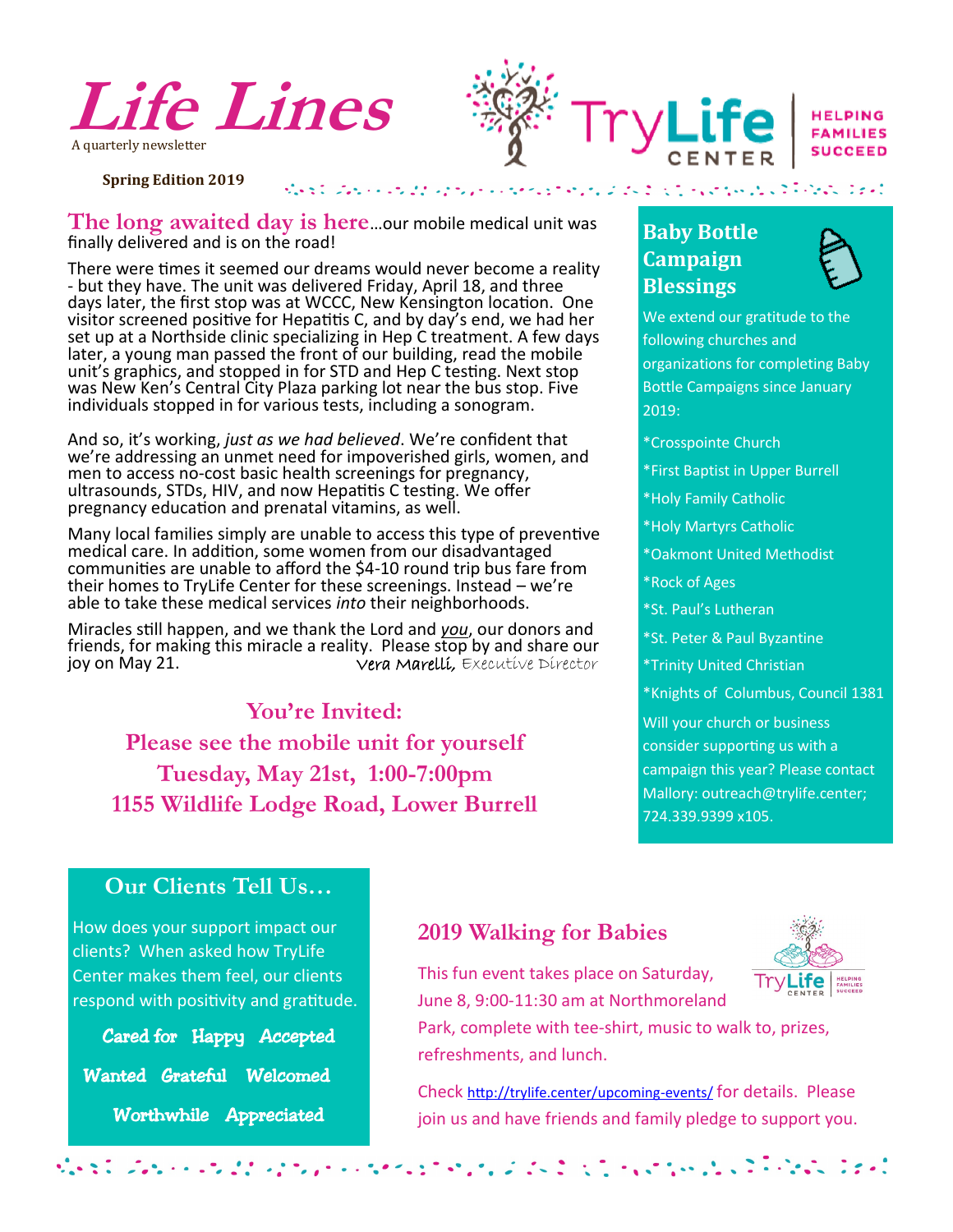# **United for Life, Inc. (UFL)**

United For Life originated when Susan Bolden, a member of National Episcopalians for Life, met Deborah Hayes, a member of Mission Possible Ministries at a pro-life meeting. They had the same desire: to help pregnant mothers and their children. Since both of their churches were in Oakmont, they decided to get together and enlist other Ministerial churches.

The five churches comprising UFL were St. Paul Baptist, St. Thomas Episcopal, St. Irenaeus Roman Catholic, Riverside Community, and St. John the Evangelist Anglican.

United for Life was often called the "Miracle of Oakmont".

Funds were raised by much hard work and dedication from the churches. TryLife Center and Genesis Pittsburgh were the primary organizations supported by UFL contributions.

As UFL ends its organizational status, we are so grateful for the many years of support that they provided to us and to our clients. They will be missed.

# **Check Out TLC's Blog**

The blog on our website, www.trylife.center, is updated each month with topics of interest to families. Past topics have included:

- Count Your Blessings
- Let's Save More Women from Cervical Cancer
- **I Wish My Dad Cared**

 $\mathcal{L} = \mathcal{L} \times \mathcal{L}$  . The contract of  $\mathcal{L}$ 

Your Guide to Finding True Love

Be sure to post your comments to the discussion. We'd love your feedback!

If you have a relevant topic you would like to discuss, let us know by email at outreach@trylife.center.

### **Did you know?**

In this country there are 1.2 million babies killed by abortion every year.

In the U.S. ,there is an average of 36 couples waiting for every child that is adopted.

Every baby is priceless to the Lord. *"Before I formed you in the womb, I knew you.*"

# **Real Alternatives Helps Pregnant Moms Make the Right Choice**

There is encouraging news as far as abortion goes. The PA Department of Health reported in December 2018 that the number of abortions performed in Pennsylvania during 2017 was the lowest number ever recorded—just over 30,000. It's a decrease of 870 from the prior year and way down from the all-time recorded high of nearly 66,000 in 1980.

While 30,000 marks a low point, it is still 30,000 too many with much work to be done. One of the groups doing that work—and one that deserves credit for bringing the number of abortions down—is Real Alternatives. It's a group that has been offering free pregnancy support services for 24 years.

Over the last 23-plus years, they have served over 300,000 clients. There are 91 centers across PA that are affiliated with Real Alternatives including TryLife Center.

"In Pennsylvania, we have 400 plus counselors who will take the time and listen, walk with her, and be with her from the moment of conception through 12 months after birth," said Real Alternatives President Kevin Bagatta. "That empowers her to overcome obstacles so she doesn't feel she has to abort the baby. Surveys show that a lot of times women choose abortion because they are alone," Bagatta said. "They don't have anyone—parents, boyfriends. They are by themselves."

Among the many testimonials that Bagatta has received is a letter sent last summer by Vice President Mike Pence. "I send my special congratulations to everyone with Pennsylvania Pregnancy and Parenting Support Program as you celebrate serving 300,000 women and families over the past 22 years," Pence wrote. "With your caring and compassionate work, I have great confidence that we can continue to restore a culture of life in our Nation and build a brighter future for generations to come.

You might notice our TryLife billboards in various places in the area. The funding for the boards is provided by Real Alternatives. That's what we mean when the billboards read, "We offer Real Alternatives, 1-888-LIFE AID."

**Section Access Production** 

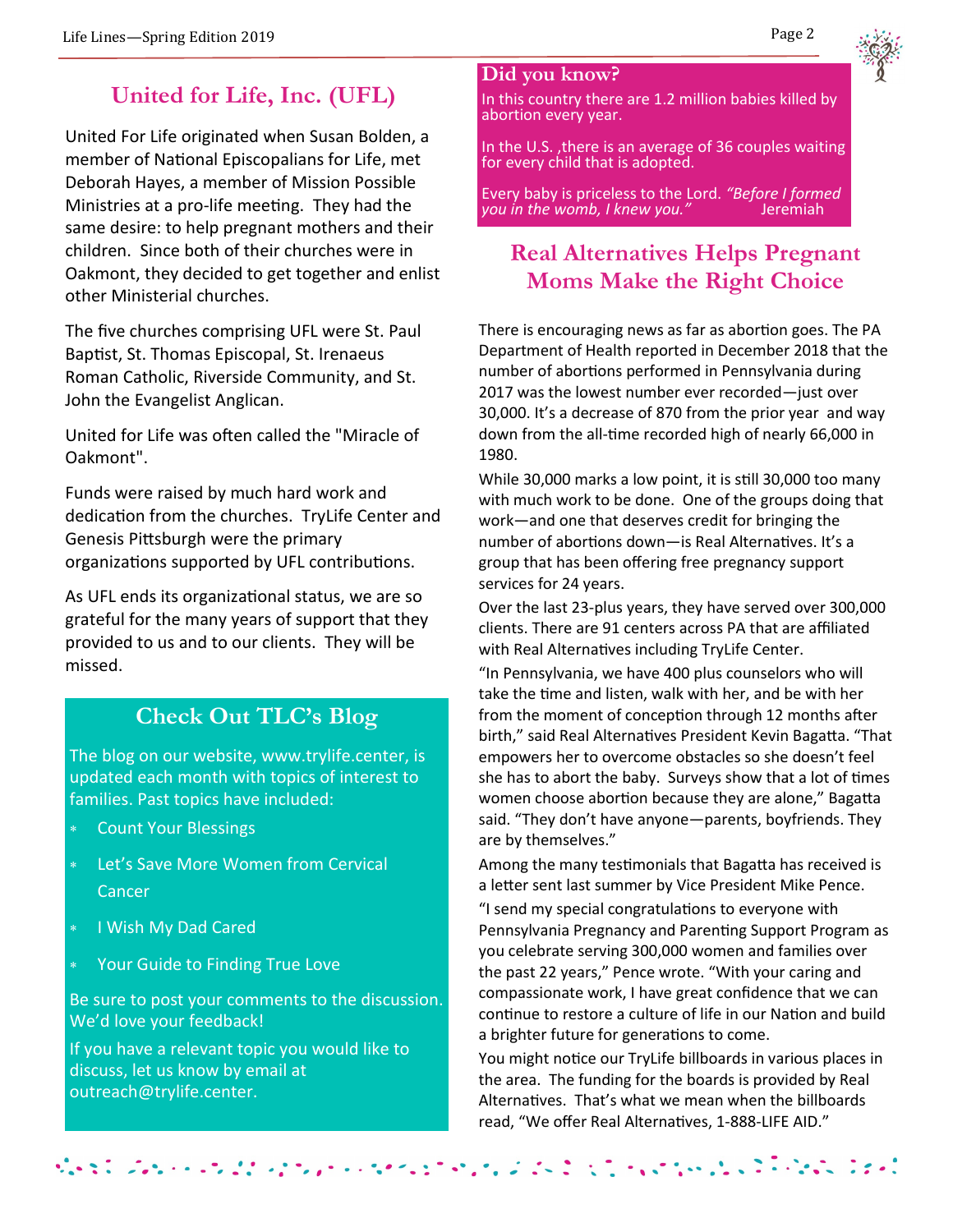

## **Gifts Given\***

### **In Memory of... By...**

Jack Aubele Dianna Aubele Jack Aubele John & Jean Ward Gregory Blythe Valencia Yajko Margaret Fitzmaurice Rebecca Allen Margaret Fitzmaurice Judy & Art Bisig Margaret Fitzmaurice **Paul Fitzmaurice** Paul Fitzmaurice Margaret Fitzmaurice Gayle & Glenn Hull Margaret Fitzmaurice Kim & James Pirger Margaret Fitzmaurice Christine Schubert Margaret Fitzmaurice Maureen Wach Ruth Hazley **Richard Boltz** Ruth Hazley **James & Alice Hazley** Ruth Hazley Deborah Hayes Ruth Hazley **Hans & Jean Johnson** Ruth Hazley TryLife Volunteers Ralph Francis Huber John & Joan Runco Muriel Laible **Pham Huan** Muriel Laible **Jean Tschosik** Denny & Faye Lasher Linda & Bob Lasher Jerome Marelli **Marcia Westfall** Joyce Spekis May **Monamary** Mona May Eileen Moore **Joe Moore** Joe Moore Mary S. Rovnan Janet & John Rovnan James Strobel Carol Strobel

Norinne Brown Linda & Tom Marshall Margaret Fitzmaurice Kristen & Bryan Brown Margaret Fitzmaurice Mark & Andrea Fitzmaurice Margaret Fitzmaurice Anne & Jerry Memory Margaret Fitzmaurice Judy & William Shaffer Margaret Fitzmaurice Clare & James Vnenchak Amelia Rose Hamm Kathleen & William Englert Ruth Hazley **Joan & Mark Anderson** Ruth Hazley Marion & Donn Boggs Ruth Hazley **Kurt & Aimee Belback** Ruth Hazley **Nicholas & Joann Lamonna** Ruth Hazley **Timothy & Mary Lou Sullivan** Ruth Hazley **TryLife Board & Staff Members** Muriel Laible **Christine & John Auses** Muriel Laible Sarah & Ed Cadungog Muriel Laible Rhonda Groomes & Family Muriel Laible Marilyn & Roger Laible Muriel Laible Mary & Dennis Murphy Jerome Marelli **Richard & Deborah Nugara** Velma Marshall Linda & Tom Marshall

**Gifts Given\*** 

### In Honor of... By...

| Benjamin Centinaro                   |
|--------------------------------------|
| Donna Ducato                         |
| Anne & Joe Funai                     |
| Margie & Lee Fay                     |
| Seth Hornack                         |
| Barbara Keeney                       |
| Jesse & Leah Simendinger             |
| Raina & Simon Yeasted's 3rd birthday |

Centinaro Family Fund Jeannie Irvine Margie & Bill Staniszewski Margie & Bill Staniszewski CPR Medical Products, Inc. Dana Rattenbury Dolores & Robert Aiken Geraldine Momberger

What you leave behind is not what is engraved in stone monuments, but what is woven into the lives of others.

## **The Loss of a Friend**

Our sincere sympathy to the family of Ruth Hazley.

Ruth and her family have been friends of the ministry of TryLife Center for years. In most recent years, Ruth was a volunteer receptionist for us, earning the Most Valuable Volunteer Award for the past 3 years for volunteering the most hours for the year. Ruth volunteered in the evening on Thursday, March 21. She said "Good night, see you tomorrow," as she left the Center, and peacefully passed into the Lord's arms the next morning. All who knew Ruth, miss her.

# **Leaving A Legacy**

Would you consider making a bequest to TryLife Center to continue its work in promoting the prolife movement and saving babies' lives? It's a simple process. Please read it below.

I,  $\frac{1}{2}$  =  $\frac{1}{2}$  =  $\frac{1}{2}$  =  $\frac{1}{2}$  =  $\frac{1}{2}$  =  $\frac{1}{2}$  =  $\frac{1}{2}$  =  $\frac{1}{2}$  =  $\frac{1}{2}$  =  $\frac{1}{2}$  =  $\frac{1}{2}$  =  $\frac{1}{2}$  =  $\frac{1}{2}$  =  $\frac{1}{2}$  =  $\frac{1}{2}$  =  $\frac{1}{2}$  =  $\frac{1}{2}$  =  $\frac{1}{2}$  =  $\$ dollar amount or an item of property" to Tri–City Life Center, Inc., a nonprofit corporation as described in section 170 (e) of the Internal Revenue Code with location at 1155 Wildlife Lodge Road, Lower Burrell, PA 15068

\*To have a name listed in our newsletter and/or an acknowledgment sent, we request a minimum donation of \$25 per individual or couple's name.

To have an individual or a couple's name placed on a permanent plaque, we request a minimum donation of \$50 per name/couple.

やって スパット・マスト インディー・マイン たいしょう かいこうしょう いっしょう しんこうかく